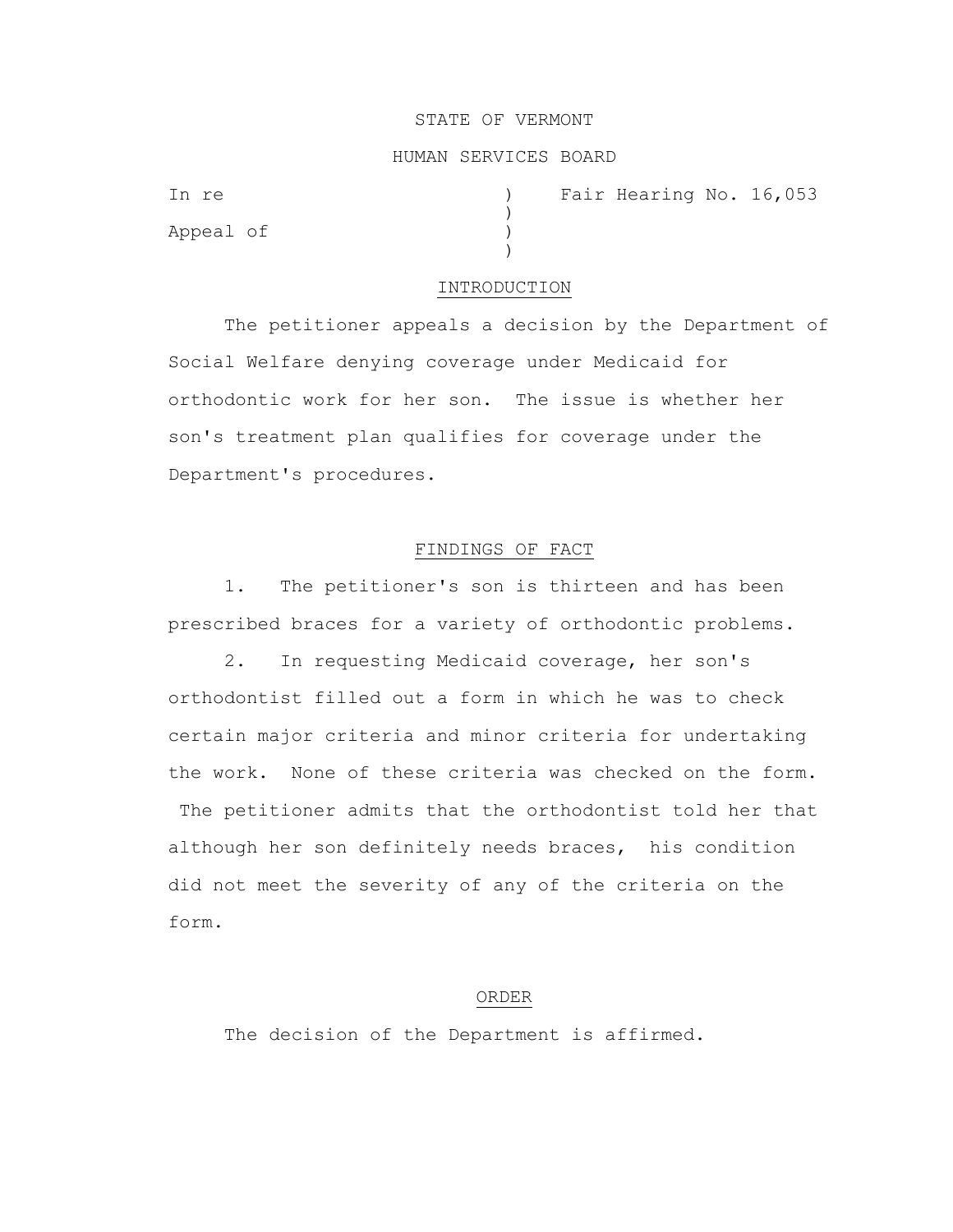### REASONS

The Department has adopted regulations for the coverage of orthodontics in the Medicaid program which includes the following:

Coverage of orthodontic services is limited to Medicaid recipients under the age of 21. Payment will be made when services are provided in accordance with an approved plan of treatment. Approvals are granted for treatment periods of six months. Bills must be submitted and payments will be made consonant with approved six month periods. . . .

A partial, proportional payment will be made on behalf of a recipient who becomes newly eligible for Medicaid coverage while undergoing a course of orthodontic treatment which began before Medicaid eligibility. The orthodontic treatment plan must be approved by Medicaid.

M620.1

The Department uses written guidelines which allow approval for only those plans of treatment which meet either one of the major or two of the minor criteria as follows:

Major Criteria:

Cleft palate

2 impacted cuspids

Other severe cranio-facial anomaly

Minor Criteria:

1 Impacted cuspid

2 Blocked cuspids per arch (deficient by at least 1/3 of needed space)

3 Congenitally missing teeth per arch (excluding third molars)

Anterior open bite 3 or more teeth (4+mm)